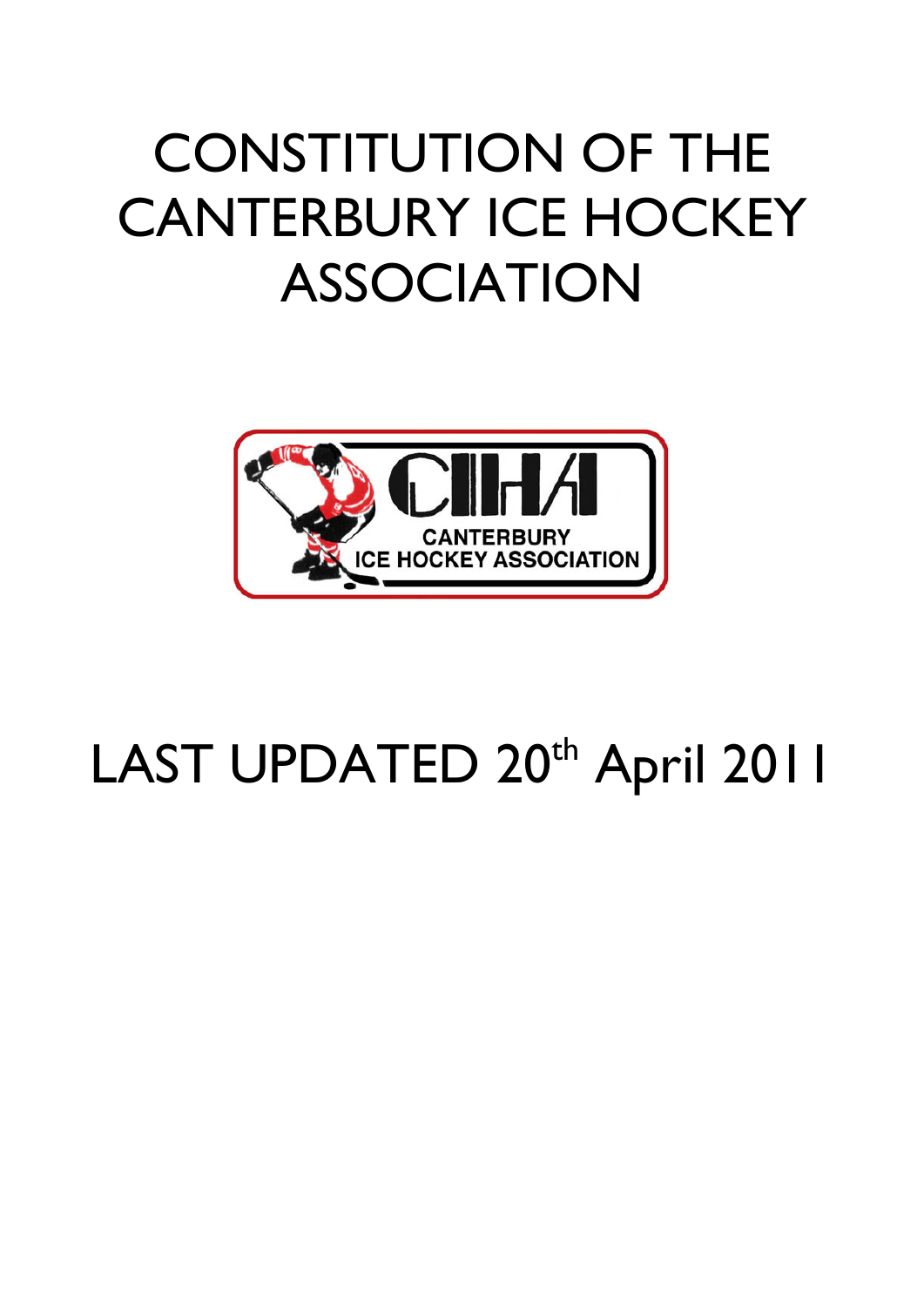# The CANTERBURY ICE HOCKEY ASSOCIATION Inc.

| <b>TABLE OF CONTENTS</b> |  |
|--------------------------|--|
|                          |  |
|                          |  |
|                          |  |
|                          |  |
|                          |  |
|                          |  |
|                          |  |
|                          |  |
|                          |  |
|                          |  |
|                          |  |
|                          |  |
|                          |  |
|                          |  |
|                          |  |

## **NAME**

1. The name of the Association shall be "The Canterbury Ice Hockey Association Incorporated", and shall hereafter be referred to as the Association.

## **OBJECTIVES**

- 2. The objectives of the Association shall be:
- (a) to organise, promote, publicise and grow the sport of ice hockey in Canterbury making it accessible to all ages and skill levels.
- (b) to arrange, manage and control competition matches between affiliated clubs/ bodies/ leagues or representative teams under the rules adopted by the Canterbury Ice Hockey Association , the New Zealand Ice Hockey Federation and the International Ice Hockey Federation with a strong focus on Fair Play and Respect making it safe for all to play and enjoy.

#### **AFFILIATION**

3. The Association shall be affiliated with the New Zealand Ice Hockey Federation Incorporated. Delegates shall be elected each year to represent the Association on the Committee of the New Zealand Ice Hockey Federation.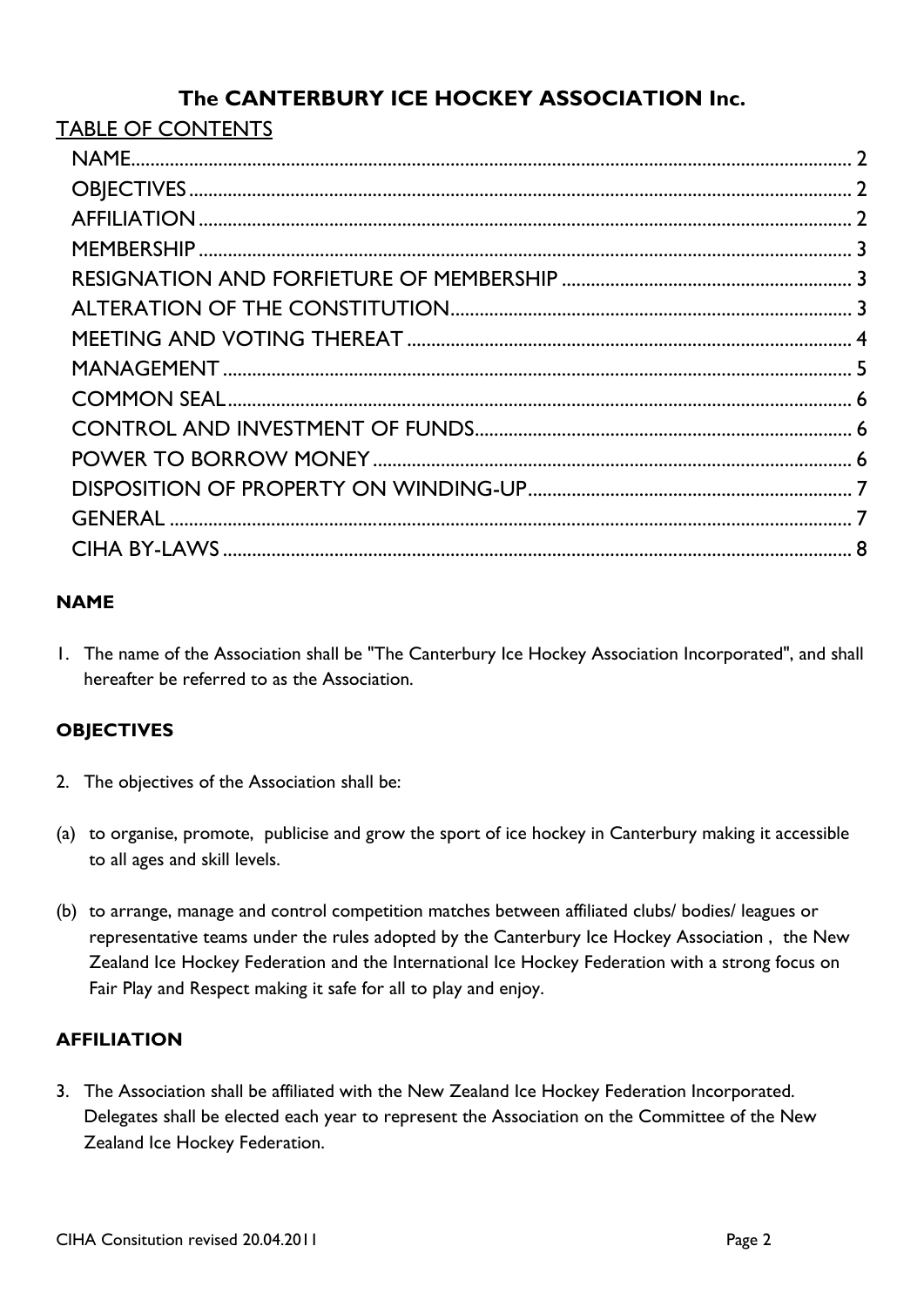#### MEMBERSHIP

- 4. The Association shall consist of:
- (a) Normal Members: Membership of the Canterbury Ice Hockey Association shall be open to all persons who are interested in the objectives of the Association.
- (b) Affiliated Clubs/ bodies/ leagues: Applications for membership by incorporated clubs/ bodies/ leagues to be in writing, and accompanied by a copy of the club's/bodie's/league's rules, and considered at Annual General Meetings. A club/body/league shall be elected only if seventy-five (75) percent of the votes taken are in favour of its election.
- (c) Life Members: Nomination for Life Membership to be in writing and if approved by the committee, may be considered at the Annual General Meeting, in recognition of outstanding services rendered to the Association. A Life Member shall be elected if seventy-five (75) percent of the votes taken are in favour of his/her election. A Life member shall be entitled to all the privileges of the Association.
- (d) Right of Registration The Association reserves the right to refuse registration to any player or person that has previously brought the game of Ice Hockey or any other sport into disrepute or has demonstrated behaviour and attitude directly in contrast to our objectives.

#### RESIGNATION AND FORFIETURE OF MEMBERSHIP

- 5.
- (a) A member may resign from membership at any time by giving notice to the secretary of the Association of his/her intentions to do so, but resignation shall not relieve a member from liability to pay any amounts that may be due to the Association.
- (b) Any member acting in a manner considered detrimental to the interests and objectives of the Association may be expelled from the Association by a motion of the Committee, which shall give the member concerned a minimum of twenty-eight (28) days written notice of the charges, and shall permit the member to be heard in defence, either in person or by a representative.

#### ALTERATION OF THE CONSTITUTION

6. This constitution shall not be altered, added to, or rescinded save at an Annual General Meeting. No motion to alter, add to, or rescind the Constitution shall be deemed in order unless the proposed motion shall have been included in the business to be transacted, in the notice convening the meeting.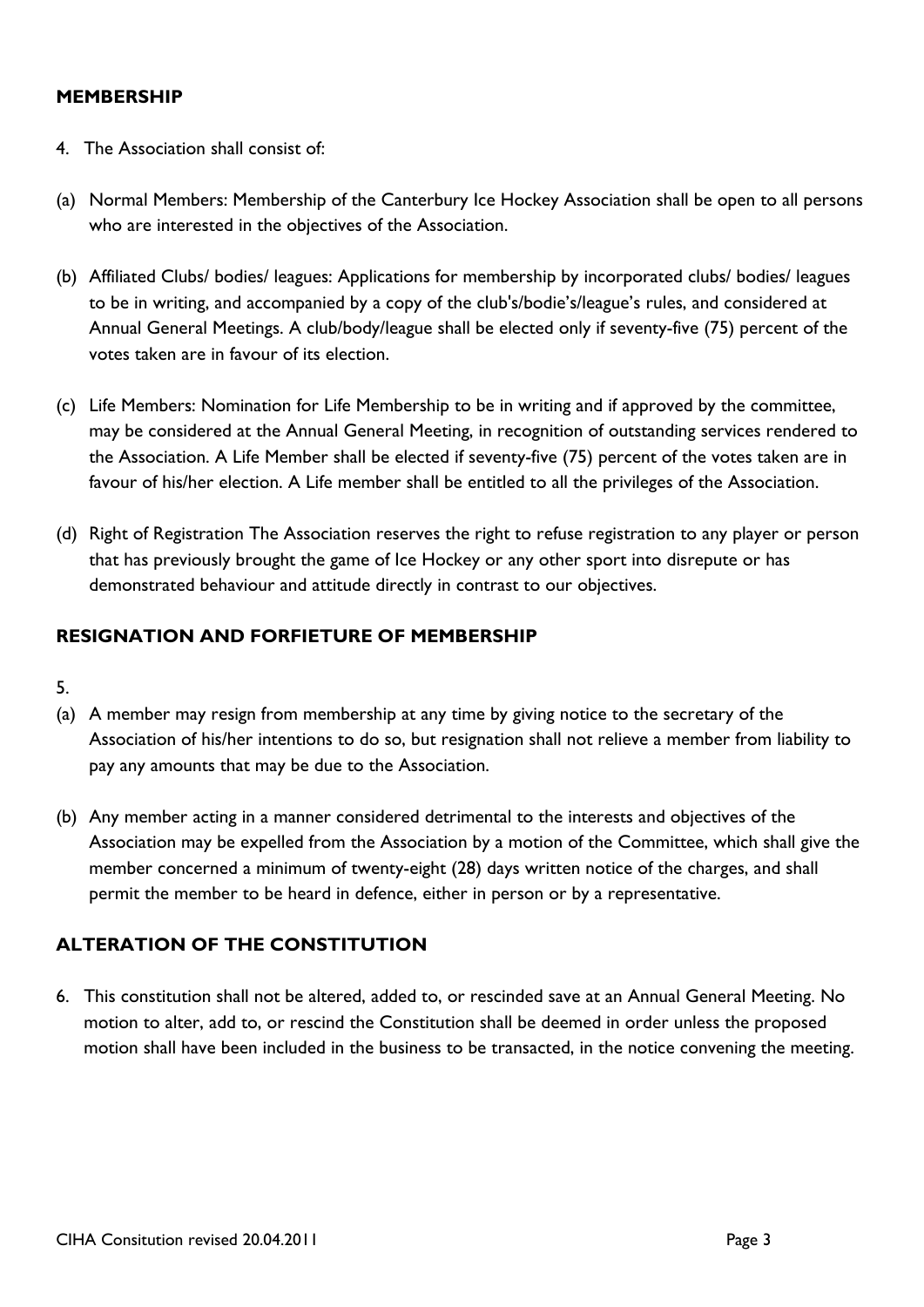#### MEETING AND VOTING THEREAT

- 7.
- (a) The Annual General Meeting of the Association shall be held no later than the 31 March, on a date to be specified by the Executive Committee.
- (b) The business of the Annual General meeting shall be:
	- to receive and consider the annual statement of accounts and Auditor's report theron.
	- to receive and consider the report of the Chairperson.
	- Affiliated clubs/ bodies/ leagues are advised of their membership commitment to the executive committee
	- to appoint an Auditor
	- to transact any other business which lies within the objectives of the Association.
- (c) A General Meeting of the committee may be convened by the President at any time. If a meeting has not been convened by the President within seven (7) days of a requisition by any five (5) members of the Committee, a meeting may be convened by the persons themselves making such a requisition.
- (d) A General Meeting of the Committee shall be convened by notifying Committee members thereof at least seven (7) full days before such meeting specifying the time and place of the meeting, and briefly the business to be transacted to every member of the committee.
- (e) A Special General Meeting of the Association may be requested by five members of the Association upon giving the Secretary in writing, full details of the business to be discussed. If the Special General Meeting is not convened within fourteen (14) days after a requisition for that purpose has been sent to the Secretary, the five members making the requisition may convene a meeting themselves.
- (f) At Annual and Special General Meetings, eleven (11) financial members present shall form a quorum. At General Meetings, seven (7) voting members shall form a quorum. In the event of equality of votes the Chairperson, in addition to any vote he or she may have exercised as a member, shall have a casting vote.
- (g) Notice of the CIHA Annual and Special General Meetings shall be sent to all members, associates, and life members by a means decided by the CIHA committee. This notice shall include: the date, time, venue, and any resolutions to be presented at the meeting. This notice should be sent a minimum of 7 days before the proposed meeting
- (h) At Annual and Special General Meetings, every financial member shall be entitled to be present and the voting rights shall be as follows: One (1) vote for every-financial member present.
- (i) Voting at a meeting shall be either by a show of hands or a poll at the Chairperson's discretion, provided however that if in respect of any questions, six (6) or more present and voting so demand, a ballot shall be held to decide that question. In either case a majority of the votes cast are required to be in favour of a motion for it to be carried. At a poll voting by proxy will be permitted providing the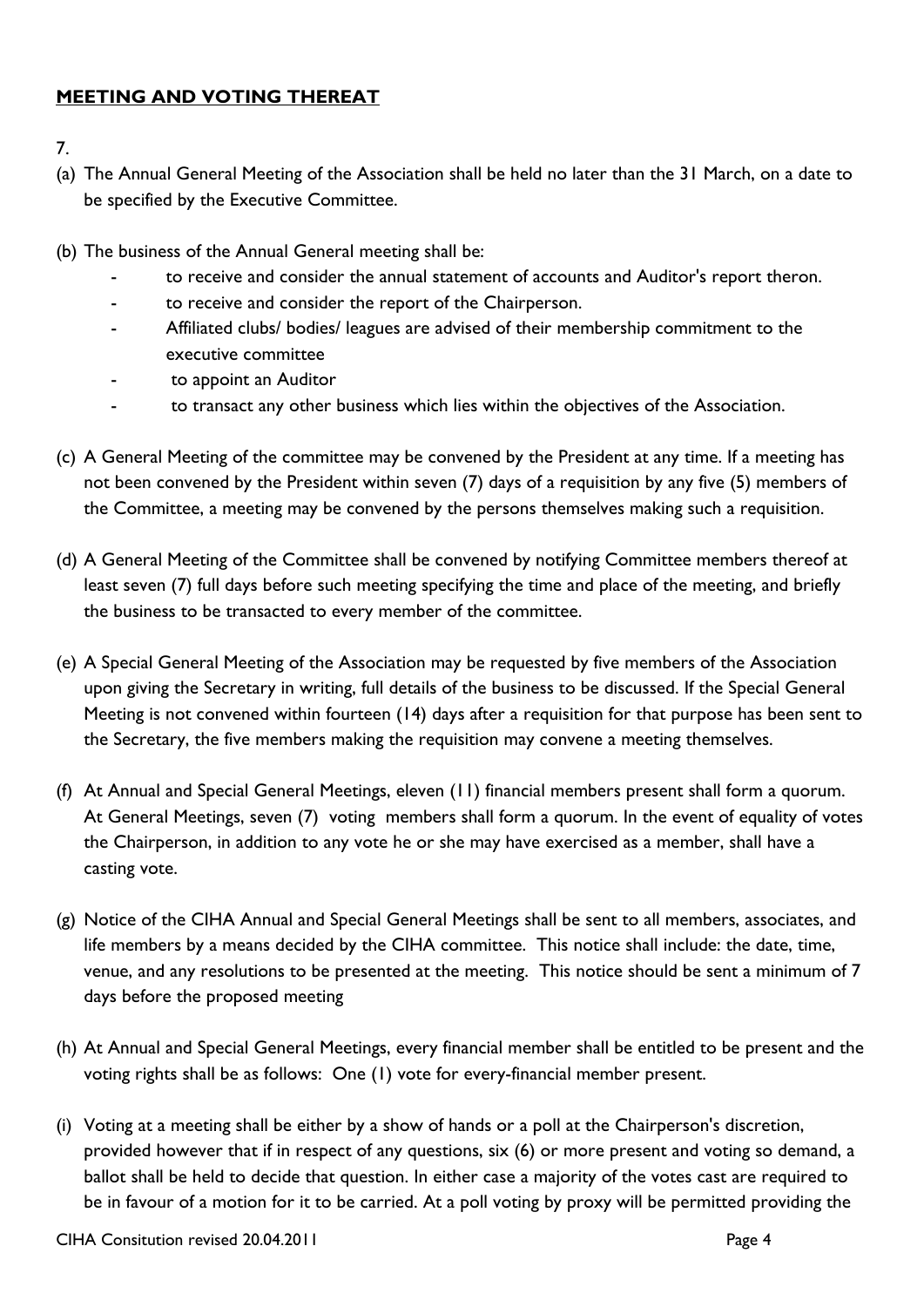member wishing to utilise a proxy advises the Secretary prior to the commencement of the meeting. No person shall be entitled to act as a proxy for more than one other member at any meeting.

(j) Subject to these rules, all questions arising at a meeting of the committee shall be decided by a majority of the votes cast, the chairperson to have the casting vote in the event of an equality of votes.

#### MANAGEMENT

#### 8.

- (a) The control and management of the affairs of the Association shall be vested in an Executive Committee, which shall consist of not more than 11 Committee members. The Executive Committee shall, subject to these rules, have full power to take such steps and apply the funds of the Association in such a manner as they deem expedient for the promotion of its objectives.
- (b) Nominees for the Executive Committee must be financial members of the Association with no outstanding debts to the Association.
- (c) Committee members only shall elect the following Executive officers, from amongst the Executive Committee:(i) a President ii) a Vice-President (iii)a Secretary (iv) a Treasurer.
- (d) An Auditor shall not hold office as President, Vice-President, secretary, Treasurer or act on the Committee whilst holding the office of Auditor.
- (e) A person holding any office of the Association including membership of any sub-committee shall cease to hold such office or membership if he or she ceases to be a financial member of the Association. Subject to the foregoing, a person elected to any such office shall hold same until the next Annual General Meeting.
- (f) A casual vacancy in any of the offices of the Association may be filled by the Committee and the person elected shall remain in office until the next Annual General Meeting. The Committee shall have power to appoint from among financial members of the Association additional members not exceeding two (2) providing the Committee is unanimous in its decision.
- (g) The President shall be chairperson of the Executive Committee and the President, Vice-President, Secretary and Treasurer shall be ex-officio members of all sub-committees elected by the Executive Committee.
- (h) The Executive Committee at the first or any meeting after the Annual General Meeting may appoint subcommittees, whether members of the Committee or not, who are financial members of the Association, to deal with specific matters such as detailed by the executive committee.
- (i) Each sub-committee shall elect from among its own members a Chairperson and a Secretary. Each subcommittee shall have at least one member of the Committee among its members who shall represent it at Committee meetings.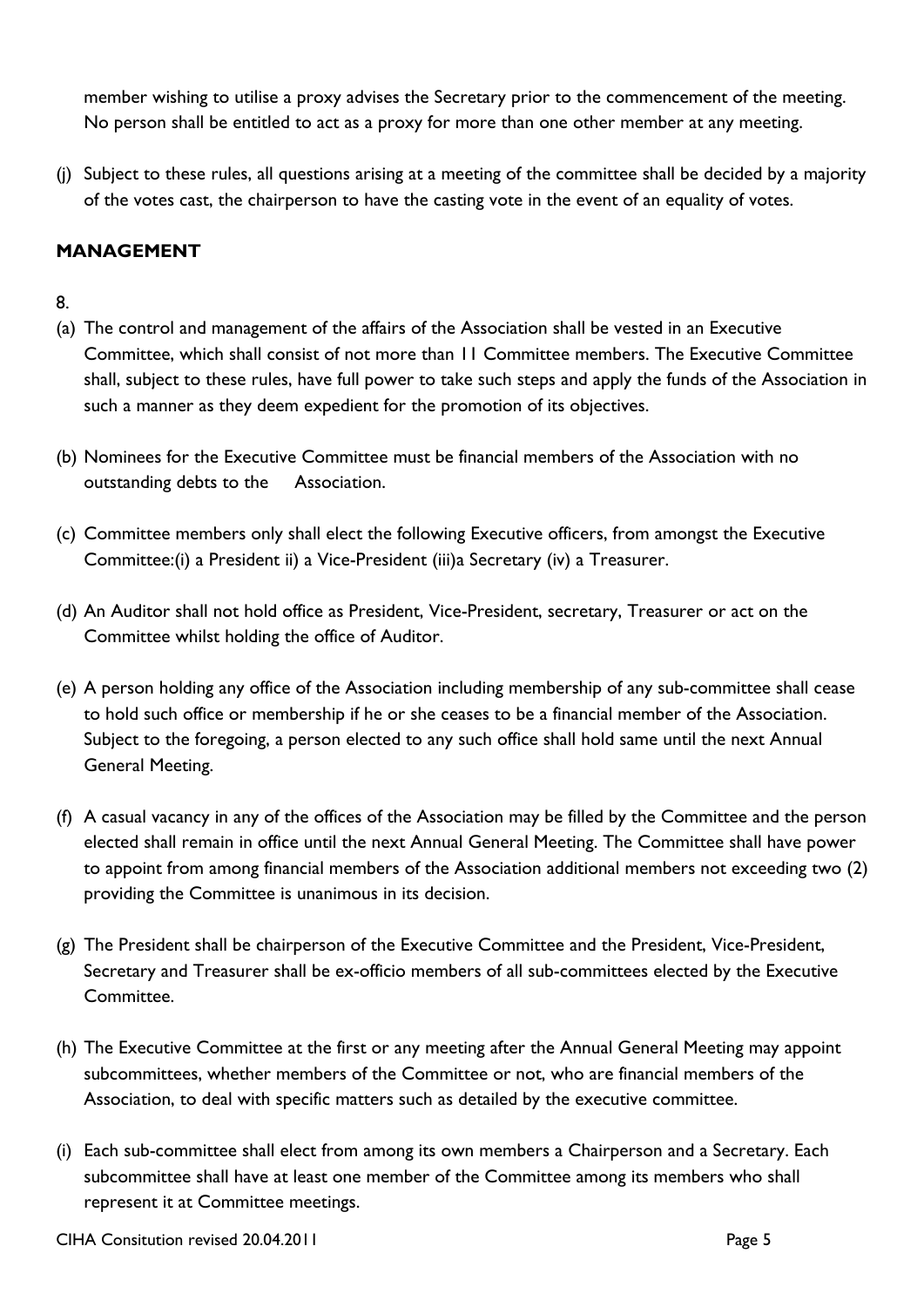#### COMMON SEAL

9. The seal of the Association shall be in the custody of the Secretary who shall affix it to any such documents as may be authorised by the Executive Committee.

#### CONTROL AND INVESTMENT OF FUNDS

- 10.
- (a) Annual subscriptions of normal members and affiliated clubs/ bodies/ leagues and the basis for computing same shall be fixed at Annual General Meetings.
- (b) Annual subscriptions shall become due at the time of registration in each year.
- (c) All sums received on behalf of the Association by any person other than the Secretary or Treasurer of the Association shall, as soon as possible be transmitted to the Secretary or Treasurer of the Association.
- (d) All sums received on behalf of the Association by the Secretary or Treasurer shall, as soon as possible, be paid into the Association's banking account.
- (e) The Treasurer shall keep the Association's banking accounts herein called "The Association's Banking Account" as may be sanctioned by the Executive Committee.
- (f) All payments on behalf of the Association shall be made out of the Association's Banking Account; and the Treasurer shall arrange that such banking account shall not be drawn on save by cheques signed in such manner as the Committee may from time to time decide.
- (g) The Treasurer shall pay all monies into the Association's Banking Account and shall keep full account of all monies received or paid by him/her. He/she shall prepare a statement of such account no less than seven days prior to the Annual General Meeting-.
- (h) The annual accounts and financial statement of the Association shall by audited by the Auditor, who shall be appointed at an Annua1 General Meeting.
- (i) The Associations financial year is from the  $1<sup>st</sup>$  January to  $31<sup>st</sup>$  December.

#### POWER TO BORROW MONEY

11. The Association shall have the power to borrow money by way of mortgage or in any other manner sanctioned by the Executive committee.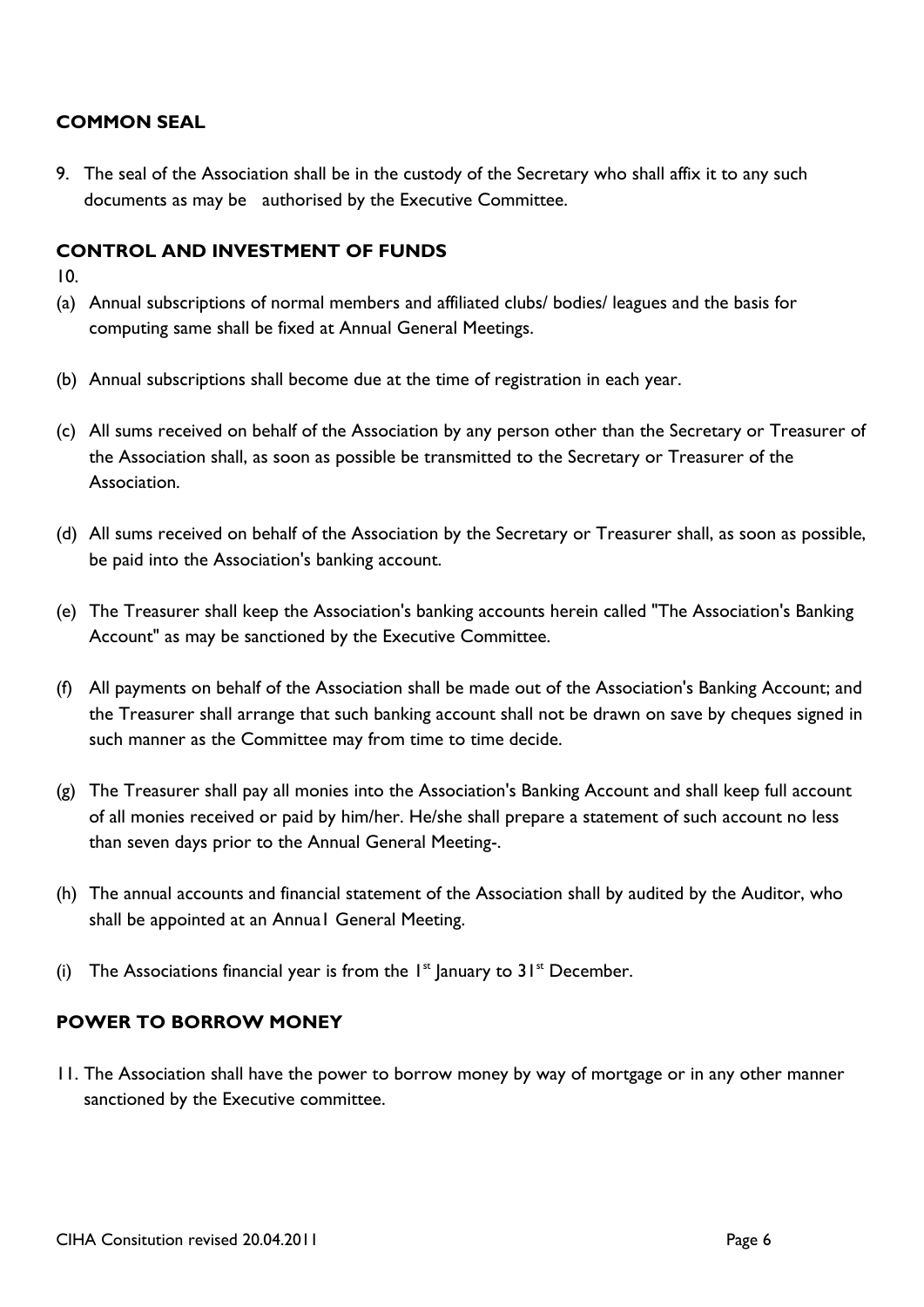#### DISPOSITION OF PROPERTY ON WINDING-UP

12. In the event of winding up the Association, the property and assets of the Association, after all expenses have been met, shall be passed on to the New Zealand Ice Hockey Federation

#### **GENERAL**

13.

- (a) Subject to these rules, every affiliated club/body/league shall be free to determine its own constitution but a copy of any alteration in the constitution and government of affiliated clubs/ bodies/ leagues shall be sent to the Secretary of the Canterbury Ice Hockey Association within seven days of being adopted.
- (b) The definition of amateur status shall be defined from time to time by the Committee; however a person managing a commercial ice rink or skating for monetary gain shall be deemed a professional.
- (c) Only members in good standing of the Canterbury Ice Hockey Association may participate in events held with the approval of the Association, or become candidates for any competition conducted by the Association.
- (d) The Committee shall have the power to frame By-Laws from time to time as it sees fit to meet local conditions which may not have been provided for in these rules, provided that such By-Laws are consistent with the stated objectives of the Canterbury Ice Hockey Association and this Constitution.
- (e) No member of the Committee, or the Auditor, shall be liable for any loss or expense happening to the Association, unless such loss or expense arises from that person's wilful default.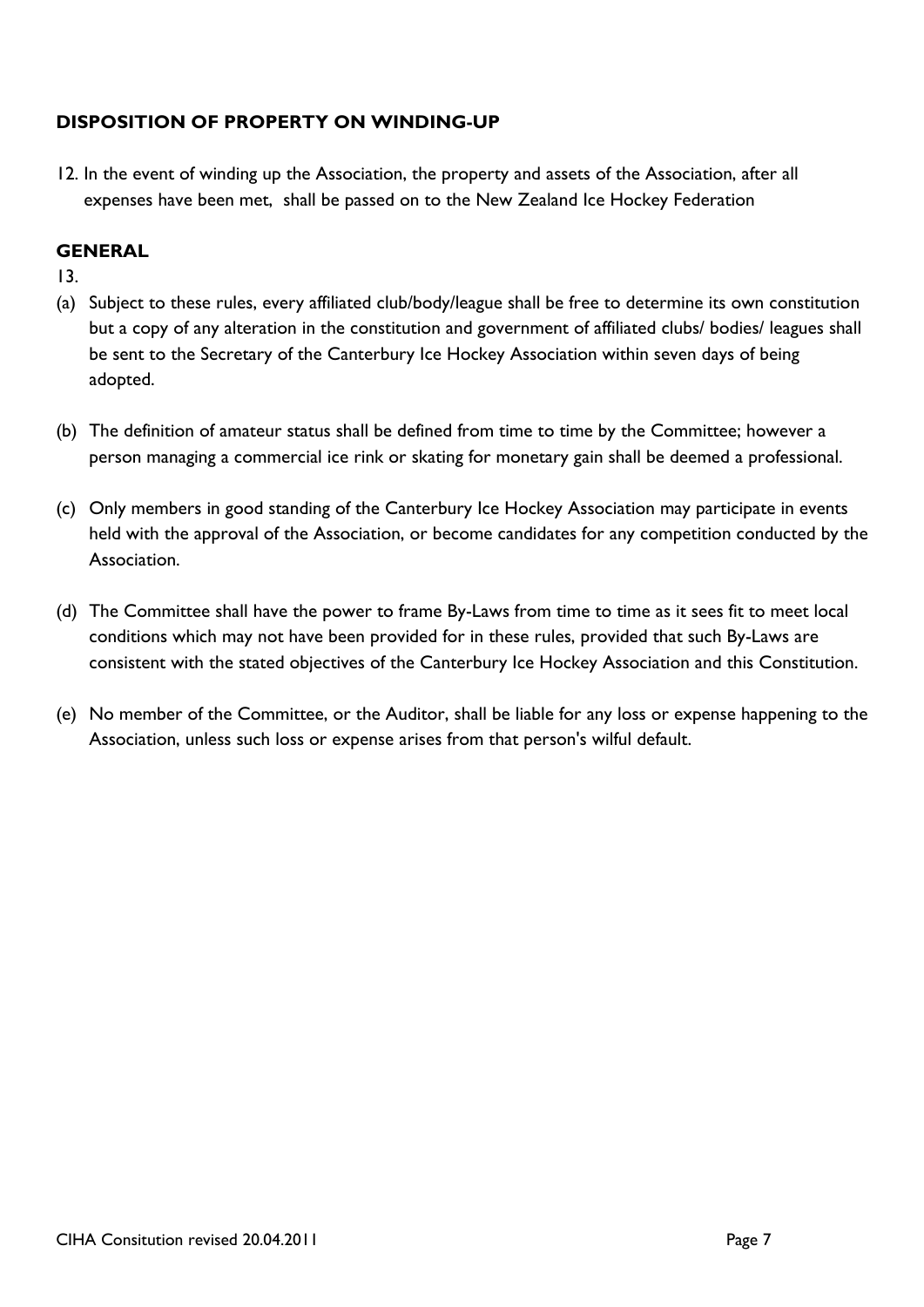### CIHA BY-LAWS

1.11.89 The CIHA is responsible for appointing its members to represent the Association on the NZIHF committee.

#### 24. 03.2010.

Officers positions on the CIHA Executive committee be limited a maximum term of 3 years.

#### 20.04.2011

Procedure used in the Formation of the CIHA Executive committee.

Criteria considered when developing this proposal Included;

- Ideal Committee size is 11 people.
- Need to ensure the CIHA structure reflects appropriate representation from within the playing ranks of Canterbury ice hockey
- ! Need to allow for future change in the relative numeric strengths of affiliated member groups.
- **EXECUTE:** Need for fair representation
- Need to unfair avoid a void unfair dominance by any group within CIHA
- Need to recognise that the CIHA does not have a legal monopoly on ice hockey in Canterbury and therefore is dependant on voluntary association. This highlights the need for the CIHA to be seen to be fair to all participating groups.
- Accordingly, the following is proposed:
- 1] CIHA Committee shall comprise 11 delegates

2] Delegates must be a current financial member of one of the leagues/groups

3] Affiliated leagues/groups shall be entitled to elect the 11 delegates according to the following formula:

5% registration threshold  $= 1$  delegate  $14\%$  registration threshold = 2 delegates  $27%$  registration threshold = 3 delegates 39% registration threshold  $=$  4 delegates (maximum)

4] A member who belongs to multiple leagues/groups shall be entitled to be counted by each league/group that they are a current financial member of